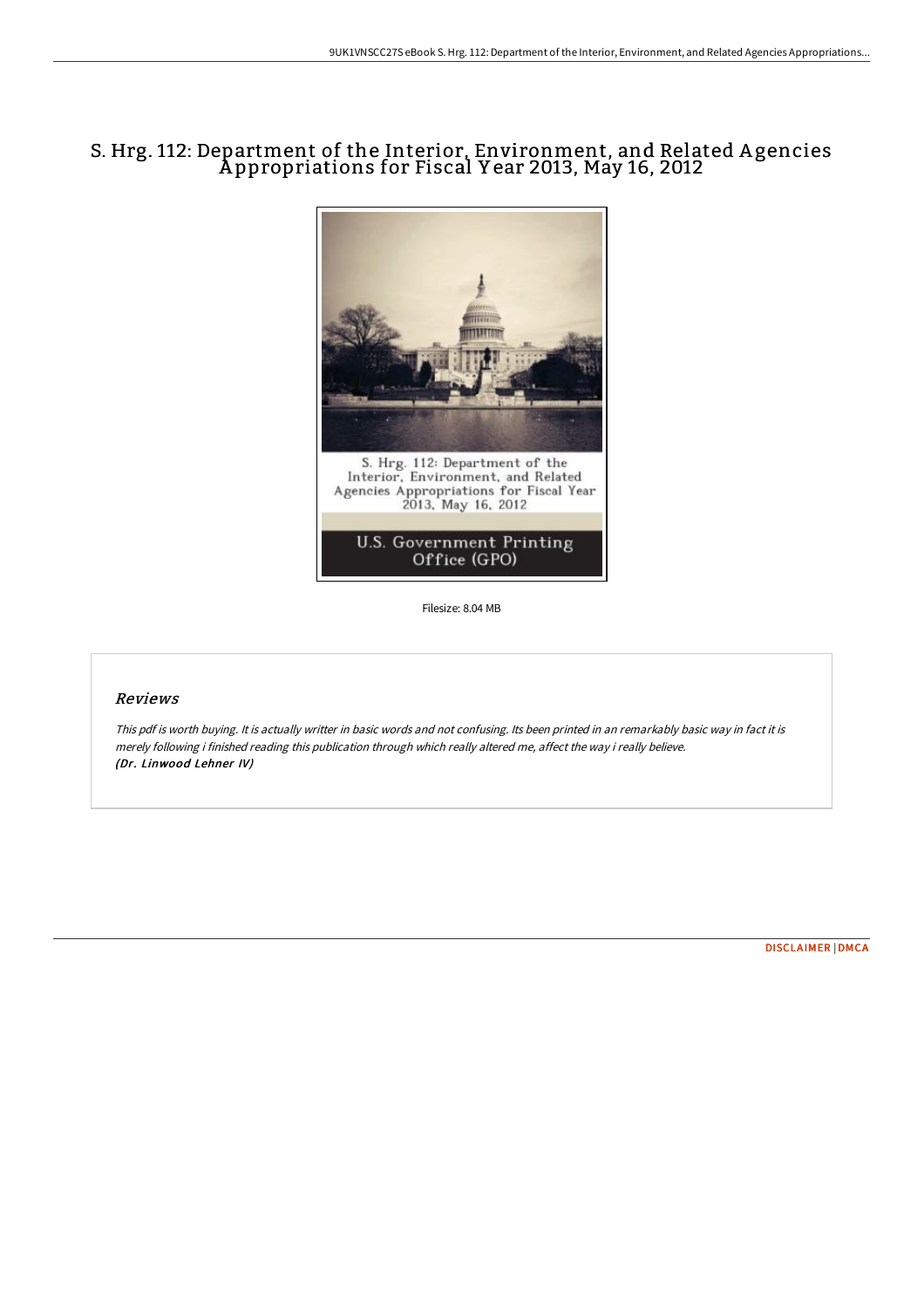## S. HRG. 112: DEPARTMENT OF THE INTERIOR, ENVIRONMENT, AND RELATED AGENCIES APPROPRIATIONS FOR FISCAL YEAR 2013, MAY 16, 2012



BiblioGov. Paperback. Book Condition: New. This item is printed on demand. Paperback. 64 pages. Dimensions: 9.7in. x 7.4in. x 0.1in.The United States Government Printing Office (GPO) was created in June 1860, and is an agency of the U.S. federal government based in Washington D.C. The office prints documents produced by and for the federal government, including Congress, the Supreme Court, the Executive Office of the President and other executive departments, and independent agencies. A hearing is a meeting of the Senate, House, joint or certain Government committee that is open to the public so that they can listen in on the opinions of the legislation. Hearings can also be held to explore certain topics or a current issue. It typically takes between two months up to two years to be published. This is one of those hearings. This item ships from La Vergne,TN. Paperback.